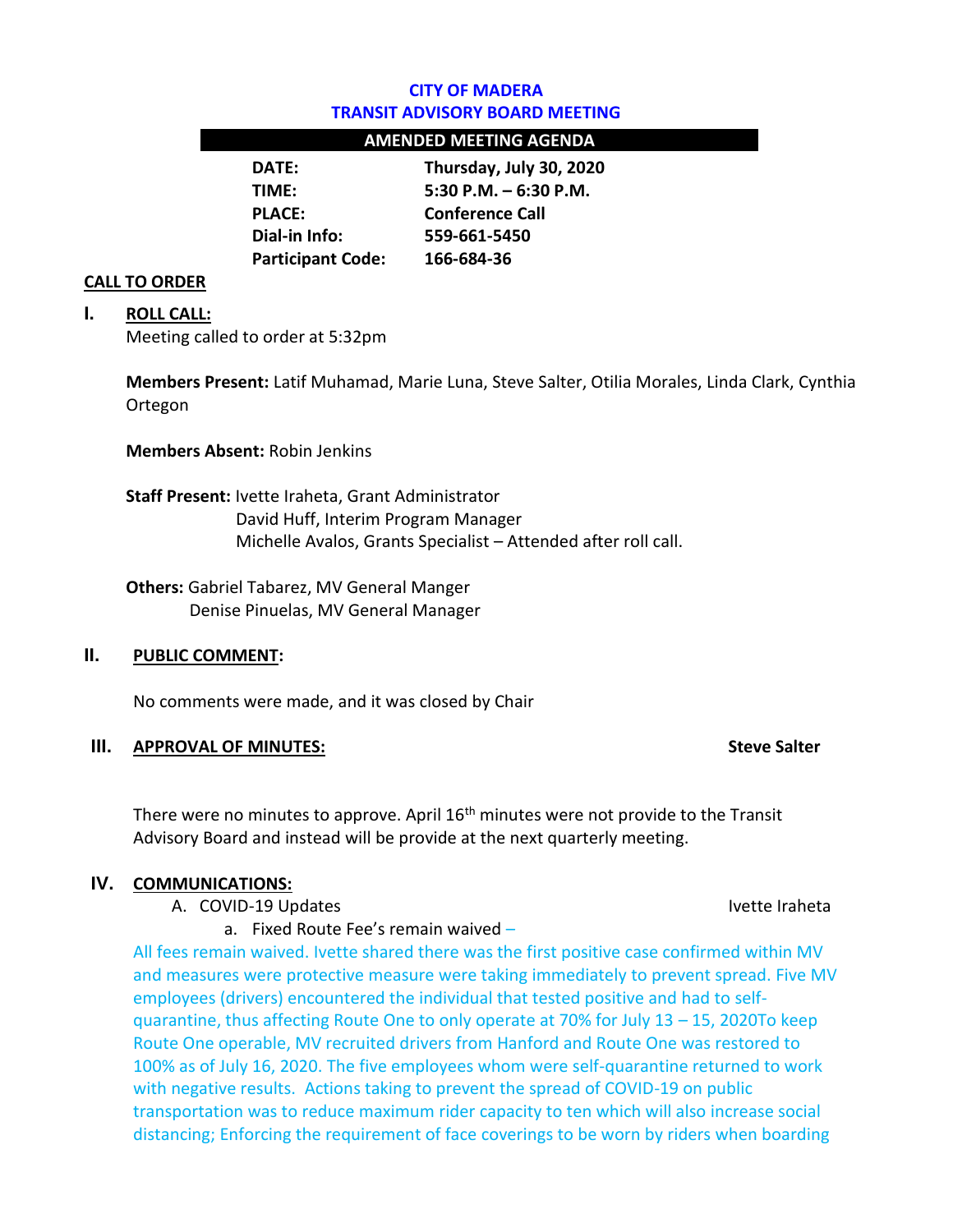the bus; Encouraging riders to use Madera Metro for destination travel only; and to increase sanitation on all transportation vehicles.

To be affective in the sanitation of all transportation vehicles, Ivette Iraheta suggested Madera Metro contracts with a janitorial company that specializes in disinfecting areas that are suspect to COVID-19. To expedite the procurement process, it was proposed to MV to recruit and establish a contract with a janitorial company, while Madera Metro covers expenses after reaching an approved quote. Increase sanitation on buses. The last measure being taken by Madera Metro is the installment of safety shields for drivers. This process is currently going to the process of procurement.

### b. DAR use remains limited to disable and senior passengers

DAR remains limited to senior passengers and disabled. TAB members asked if DAR was impacted by driver shortage, in which the answer was no. TAB Member shared they were informed DAR drivers were release in month of June. Cynthia Ortegon ask will Madera Metro be reimbursed during this time for allowing riders to board without paying fees. Ivette Iraheta confirmed that Madera Metro will be reimbursed through the CARES Act because this is a COVID-19 related item.

# **V. DISCUSSION ITEMS:**

A. Transit Operations Data, Overview, & Service Changes Michelle Avalos (Present by Ivette Iraheta)

Ivette Iraheta share May and June operations were at 60% which is the highest Madera Metro has reached. Reduction of ridership could be the result of riders working from home, not going to school, and affected by layoffs. Prior to the driver shortage, services to Routes 1 and 2 have not been reduced and since July 16, 2020, Route 1 and 2 are operating at 100%. Route 3 is currently suspended, but MCCC has requested that Madera Metro begins providing services to the campus beginning August 10<sup>th</sup> if the students need the transportation to campus. School will have limit courses, library will open. Students will not qualify to use DAR and will need to be notified of this change of service. Currently DAR is for Seniors and Disabled individuals. Madera Metro plans to present a proposal to Council in September about changing the boundaries serviced by DAR. Currently Madera Metro does not have an agreement with county to carry DAR service in the County District, therefore Madera Metro will not enter County areas.

B. Update on Transit Center Michelle Avalos

## (Present by Ivette Iraheta and David Huff)

Virtual Ribbon cutting was developed for the transit center. Virtual ribbon cutting was dedicated to Ms. Loretta Castro with a plan to host a future organized for the bench dedication. Radio and furniture installation have been completed. Lease agreement is currently being reviewed by MV staff and Madera Metro is waiting for it to be executed by MV. Other items include the approval of a contract for Facilities and Landscape maintenance. Both services will begin after MV moves into the Transit Center.

- C. Update on Transit Public Outreach & Marketing Plan Ivette Iraheta
- 

a. Facebook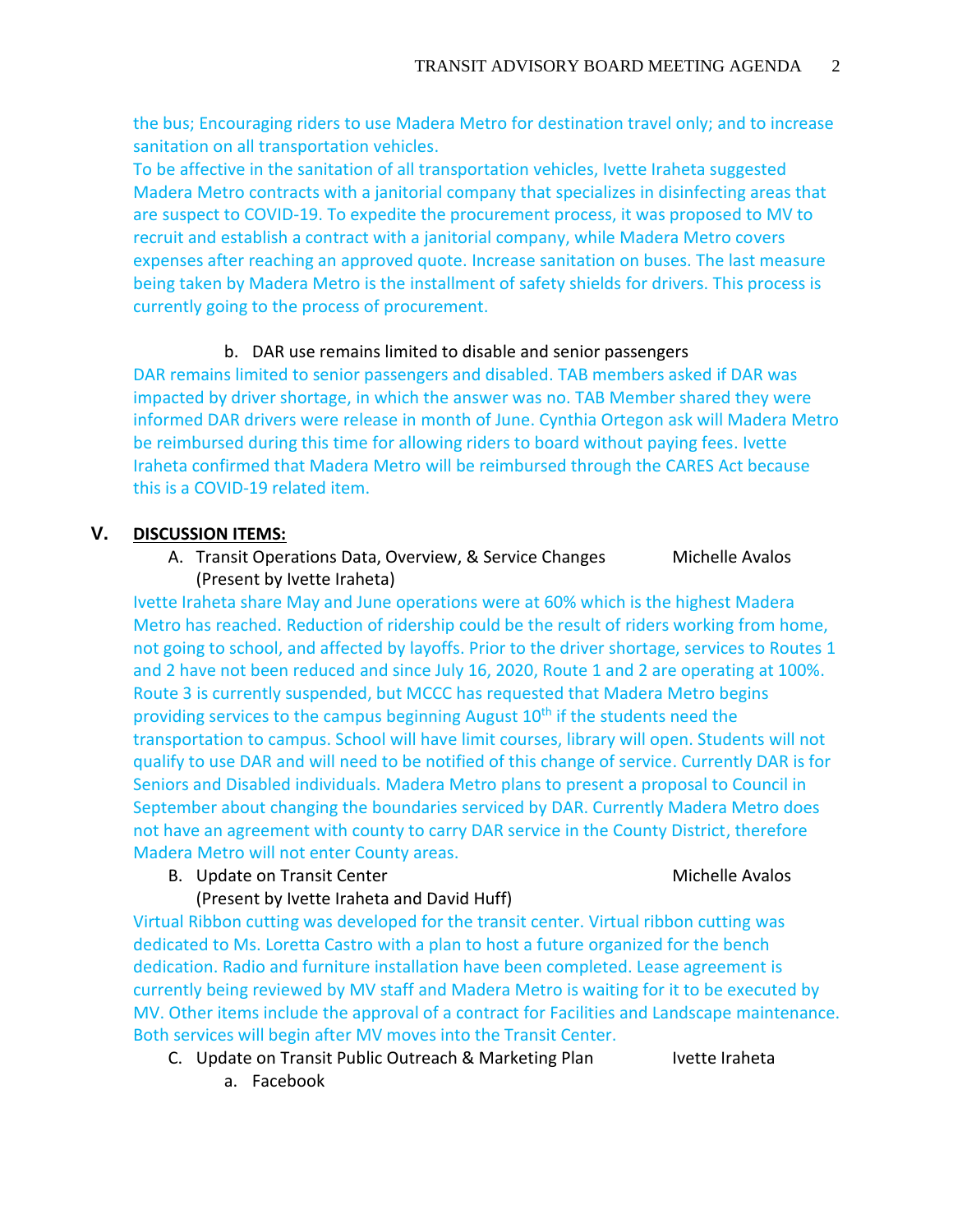Madera Metro launched the new Facebook page. Facebook will be used to provide updates, highlights, and ridership rules and reminders. Ivette encourage the TAB to view and like the page.

# b. Madera Metro Webpage Revisions

Madera Metro has made and will continue to make aggressive changes in the coming months. Public views are beginning to increase on the webpage. Goal is to have something new by the end of the year.

## c. Bus Wraps

Parts of Madera Metro outreach efforts is to improve image and replace the MAX wraps with Madera Metro wraps. In addition, Jeffrey Scott Agency (JSA) assisted with the publishing of the virtual video and will also revise all brochures, route maps, and fair schedules related to Madera Metro and DAR. Prior to the person to person restrictions given due to COVID-19, Madera Metro purchased several marketing paraphernalia but have been unable to distribute. Once restrictions are lifted, the plan is to distribute items at local events.

# D. Update on Other Transit Projects **IVette Iraheta**

# a. MV Lease Agreement - August 19<sup>th</sup> Council Item

As previously stated, the plan is to present the lease to Council on the 19<sup>th</sup> of August. Highlights mentioned were the shared use of common areas within the Transit Center allowing the City of Madera to host trainings, meetings, conference, and other events.

## b. Safety Plan –

90% completion. December 31, 2020 due date, viewing period is 30 days prior.

## c. Farebox modernization bid –

Madera Metro has contacted neighboring cities to gain contacts and resources for which system they are currently using. Have spoken with MV to see which Farebox would better serve their needs. The Transit Division has had discussion on hiring a consultant to take on this project due to the details needed.

## d. COVID-19 Safety Items

e. M Line

M-Line will be designed to coordinate transportation throughout neighboring Counties. The plan is to create a route that would transport students to community colleges as well as Fresno State. In addition, it has been expressed to also coordinate with Hospitals and Health Center.

E. Route  $3$  – MCC Request to resume service starting August  $10^{th}$ . Discussed during V.A. Discussion items.

F. Update on New Route Plans (Focus is to create and design a service that is dependable and consistent)

 Madera Metro was awarded \$100,000 Transportation planning grant. Award is to complete a thorough assessment of our transit system. Check for inefficiencies, develop enhancements for systems, increase routes, minimize stops. Ending goal is to complete a professional assessment to modernize our system and improve the quality and efficiency.

- G. Madera Metro Walmart Shopping Center
	- a. Bus Stop
	- b. Awarded grant to complete assessment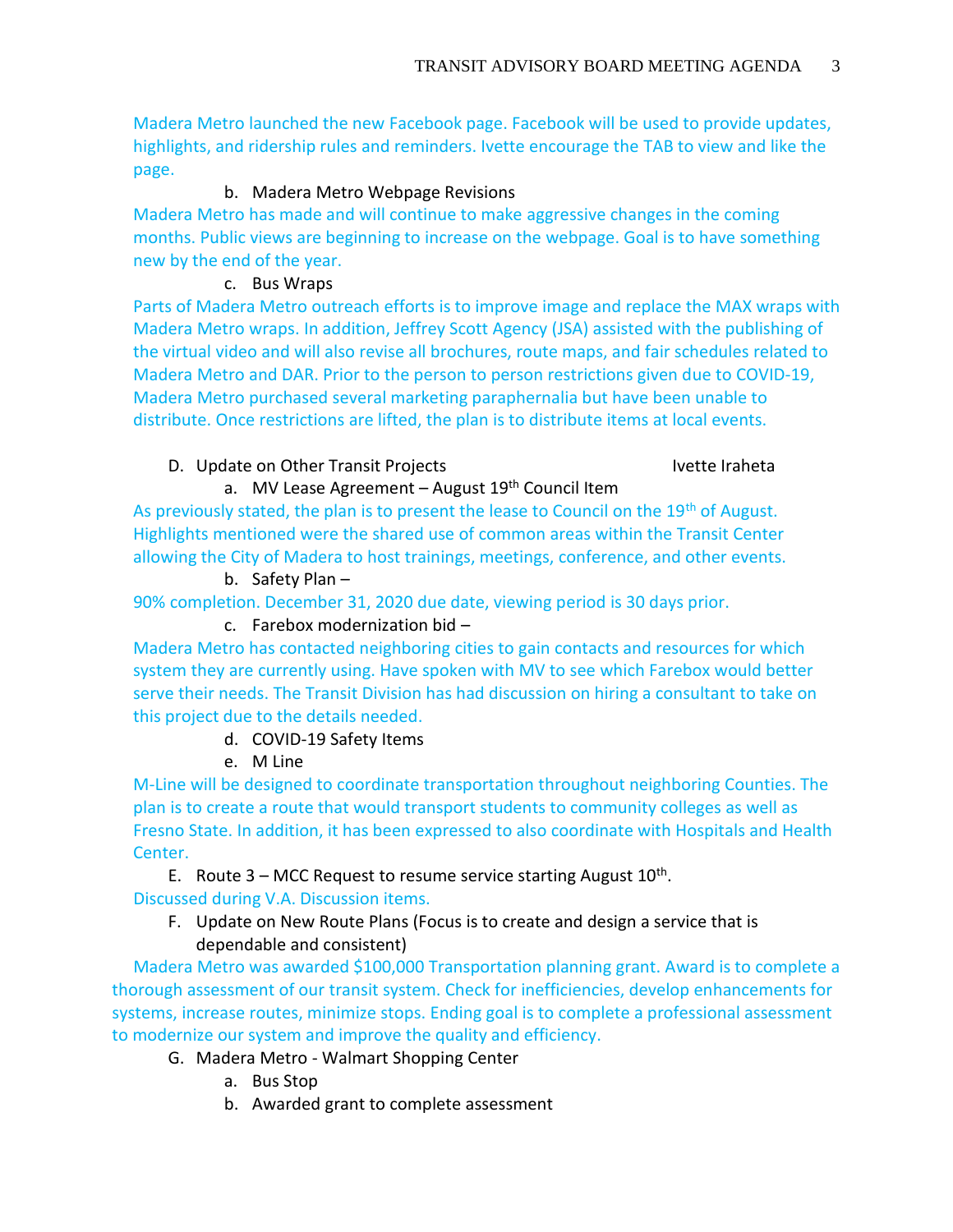### Is a priority item with the assessment. F. Update on New Route Plans

- H. Recent Grants Received/Pursuing
	- a. CalTrans Sustainable Planning Grant Madera Transit Plan

Covered in F. Update on New Route Plans

b. 5339 Funds – Vehicle expansion

 Madera Metro is currently apply for funds to purchase another bus. Withing the last 1.5 years, Madera Metro has applied for and purchased Applied for 9 buses in the last 1.5 years, this purchase would make it 10.

- Question on electric buses. COM applied for a grant of 1mil to receive two buses and charging stations to be placed at Transit Center.
- CMAC Grant funding source that will provide our first electric bus. (Needs to be confirmed)
- State of California wants all transit vehicle to be electric.
	- I. Future Meeting Dates
		- a. Wednesday mornings @10:30am vs. Thursday evenings @ 5:30pm
- Change meeting to Thursday @ 5:30pm

## **VI. ACTION ITEMS:**

- A. Recommendation to City Council: Senior/ADA Fares Steve Salter
- This was a previous action item that was taken to Council.

# **VII. TAB SECRETARY AND MEMBER COMMENTS:** Members/Secretary

Mr. Latif, addressed changes are needed in the Boards & Commissions section "Local Board Appointment List".

## **VIII. ADJOURN MEETING: Steve Salter** Steve Salter

-

*(Next Quarterly TAB meeting is scheduled for October 28, 2020.)*

- *The meeting room is accessible to the physically disabled, and the services of a translator can be made available. Requests for additional accommodations for the disabled, signers, assistive listening devices, or translators needed to assist participation in this public meeting should be made at least seventy-two (72) hours prior to the meeting. Please call the Human Resources Office at (559) 661-5401. Those who are hearing impaired may call 711 or 1-800-735-2929 for TTY Relay Service.*
- *Any writing related to an agenda item for the open session of this meeting distributed to the Transit Advisory Board less than 72 hours before this meeting is available for*  inspection at the City of Madera Office of the City Clerk, 205 W. 4th Street, Madera, *California 93637 during normal business hours.*
- *Para asistencia en Español sobre este aviso, por favor llame al (559) 661-5405.*